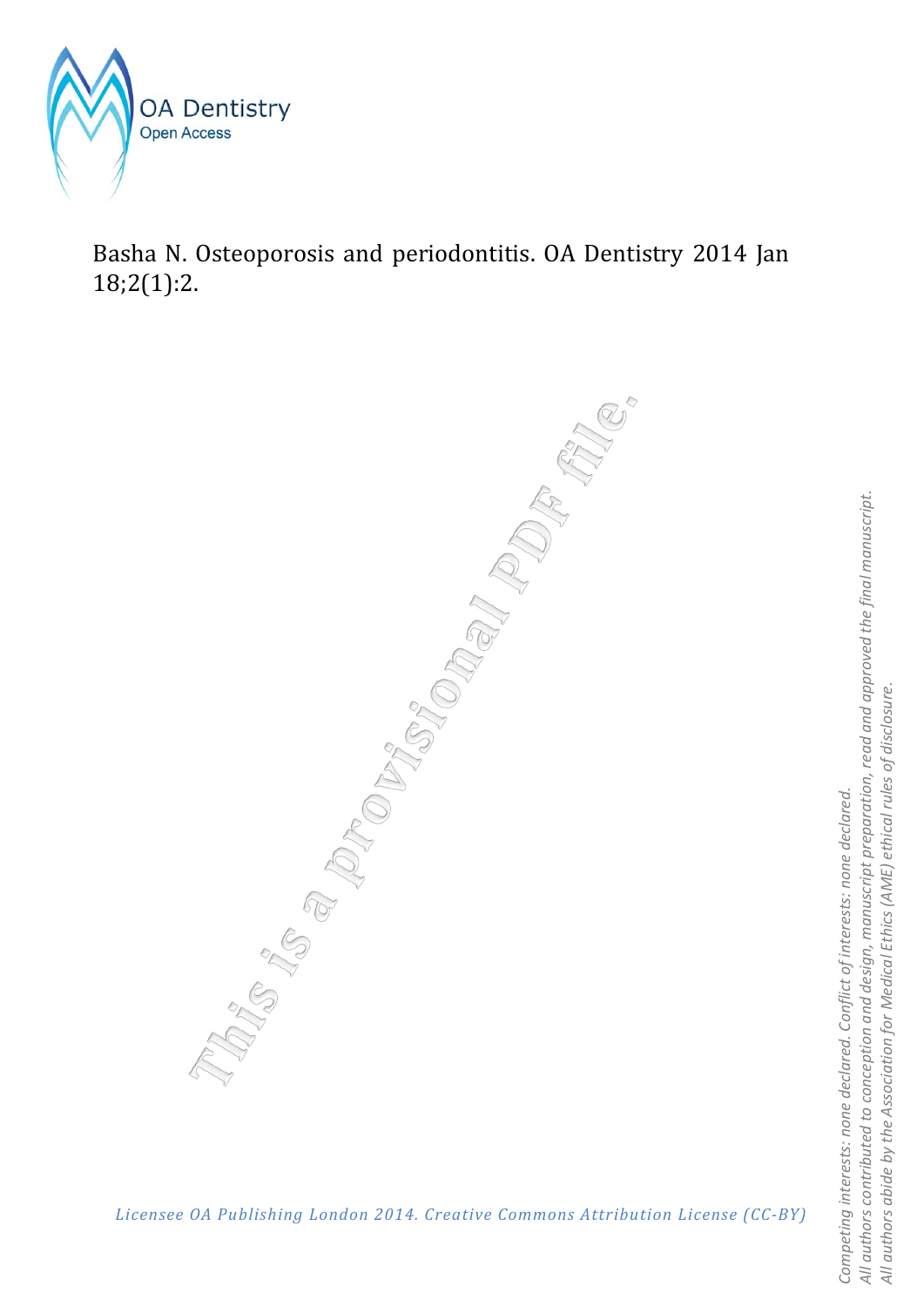# **Osteoporosis and periodontitis**

N Basha

NADEEM BASHA saveetha dental college thisismenadeem@yahoo.in

## **ABSTRACT**

Osteoporosis and periodontitis are the diseases that affect a large number of men and women worldwide with incidence increasing with advancing age. Both these diseases present bone loss as a common hallmark. Periodontitis has long been defined as an infection mediated destruction of the alveolar bone and soft tissue attachment to the tooth, responsible for most tooth loss in adult populations. Systemic loss of bone density in osteoporosis including that of the oral cavity may provide a host system that is increasingly susceptible to infectious destruction of periodontal tissue. Understanding the association between these common diseases and the mechanisms underlying these associations will aid health professionals to provide improved means to prevent, diagnose and treat these very common diseases. The paper reviews the current evidence on the association between periodontal disease and osteoporosis.

### INTRODUCTION

Osteoporosis is a skeletal disease characterized by reduction in bone mass and micro architectural changes in the bone, which leads to an increased bone fragility and an increased risk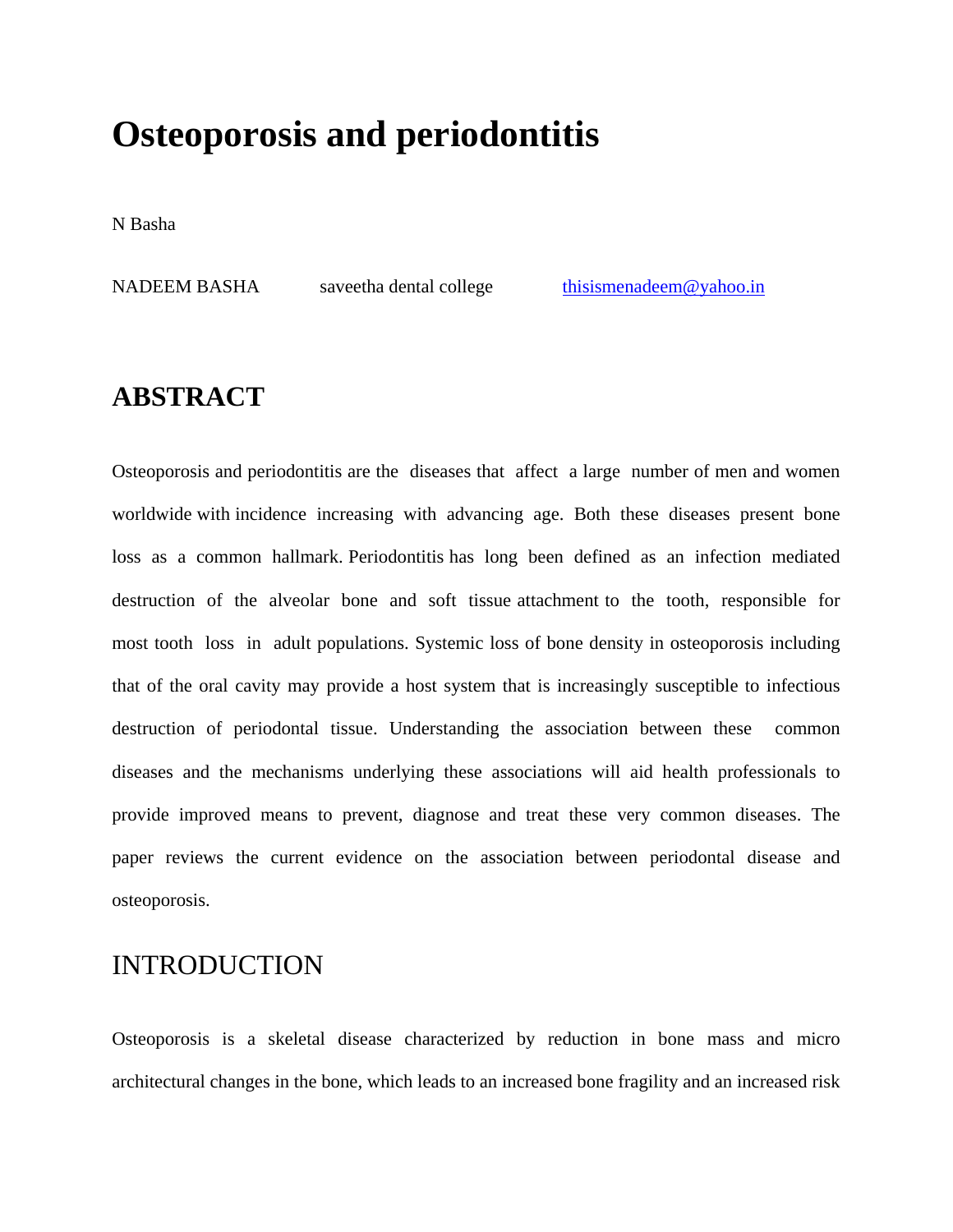of fracture [1]. Osteoporosis results from an imbalance between the rate of bone formation and resorption that leads to loss of bone mineral mass. Loss of the mineral component of the bone leads to a greater tendency of the bone to be broken. The consequences of fracture in elderly people include an increased risk of death, long-term nursing home care or permanent limitations in mobility and performance of daily living activities. Many of the risk factors for osteoporosis are environmental and therefore, are preventable. Established risk factors include older age; female gender; post menopause; Caucasian or Asian race; a low body mass index; cigarette use; alcoholism; inadequate calcium and vitamin D intakes; physical inactivity; taking medications such as glucocorticoids and anticonvulsants; and anorexia nervosa [2,3]. Although osteoporosis and osteopenia can affect people of all ages, they occur most often in middle aged and elderly people [4].Osteoporosis is categorized into primary or secondary. Primary osteoporosis is associated with increased age and/or decreased sex hormones. Secondary osteoporosis implies an underlying cause such as usage of glucocorticoids, systemic diseases affecting bone turnover, or low calcium intake [5, 6]. Periodontal disease is a chronic destructive disease that may occur in adults, young people and children. Periodontal pathogens which are found in the dental biofilm result in inflammation of the gingiva which is called gingivitis. When periodontal tissue destruction and alveolar bone loss happen, it is called periodontitis[7,8].Periodontal disease and periodontal pathogen have been linked to several systemic diseases [9]. There are many factors mentioned as periodontal risk factors such as gender, [7] tobacco use, diabetes and nutrition [10], body mass index [BMI] [11], socioeconomic status and access to dental care [12]. By the way, it seems that some systemic conditions such as cardiovascular disease, diabetes mellitus, preterm birth, osteoporosis, respiratory disease and systemic infections are related to the periodontal status [13-20]. Recently, some studies have reported an association between osteoporosis and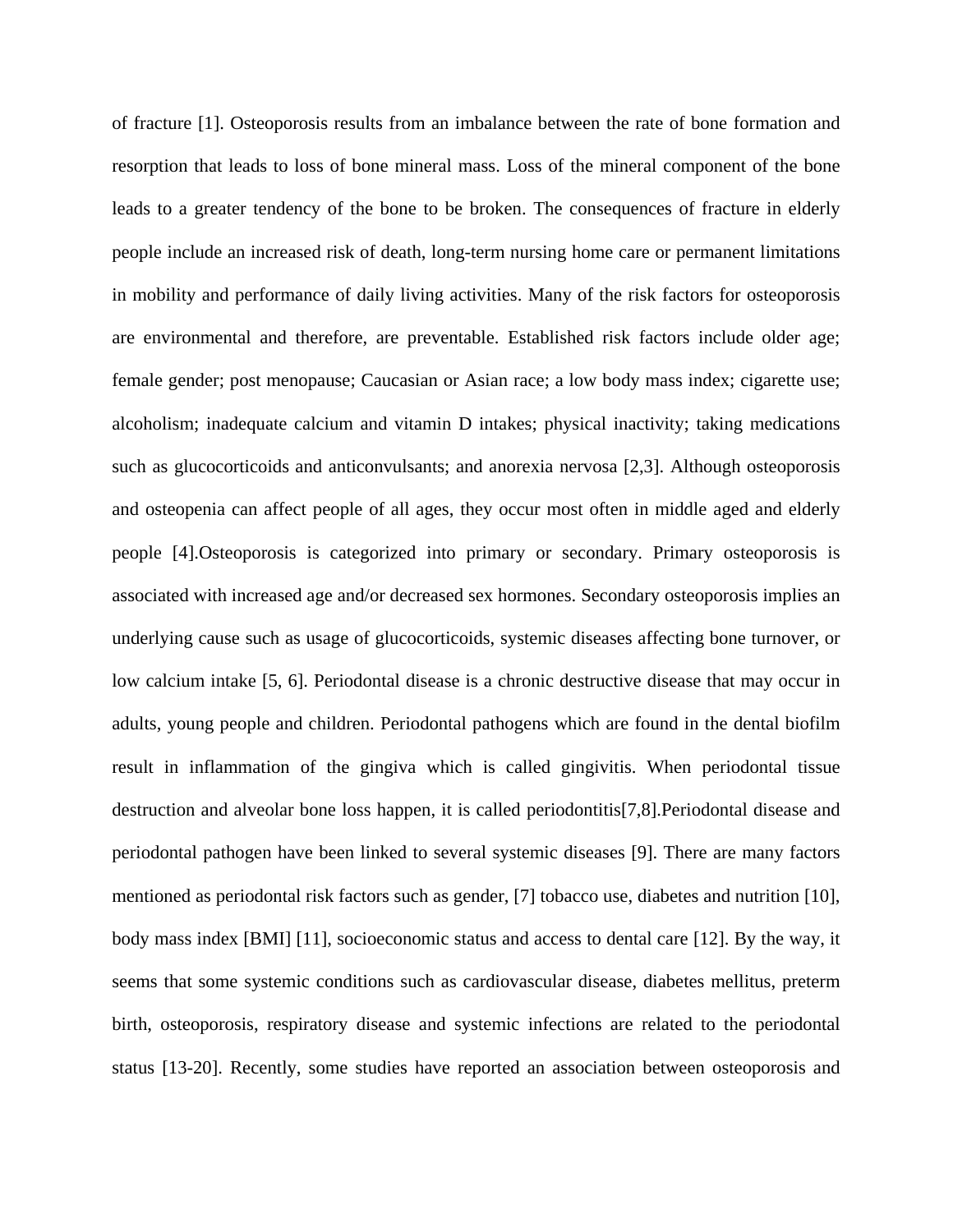bone loss in periodontal diseases. Discussions about the association between these two bonedamaging diseases began in 1960. [21] Since both osteoporosis and periodontal diseases are bone destructive diseases, it has been hypothesized that osteoporosis could be a risk factor for the progression of periodontal disease. But some of the literature concluded that osteoporosis in human organs has no effect on the maxilla and mandible density. Clinical features associated with osteoporotic fractures include increased morbidity (pain, physical impairment, decreased quality of life), increased risk for new fractures (even within short-term) and increased mortality. Readily recognizable clinical features that indicate a high risk for fracture include age, gender, low body weight, history of fracture, familial history of fracture, severe immobilization, smoking, rheumatoid arthritis, use of glucocorticoids and clinical risks for falls. In addition, many patients with fractures and osteoporosis have pre-existing contributors to secondary osteoporosis, many of which are correctable[22]. The primary clinical features of periodontitis include clinical attachment loss (CAL), alveolar bone loss (BL), periodontal pocketing, and gingival inflam- mation. In addition, enlargement or recession of the gingiva; bleeding of the gingiva following application of pressure; and increased mobility, drifting, and/or tooth exfoliation may occur(23). With few exceptions, most forms of periodontitis are chronic inflammations that may progress continuously or by bursts of activity(24-26)Both osteoporosis and periodontal diseases are bone resorptive diseases. Osteoporosis and osteopenia are characterized by reductions in bone mass and may lead to skeletal fragility and fracture. In most women, bone mass reaches its peak in the third decade of life (age 20 to 30) and declines thereafter. This decline in bone mass is accelerated with the onset of menopause, and oral symptoms are also found in addition to the systemic manifestations of menopause. An increased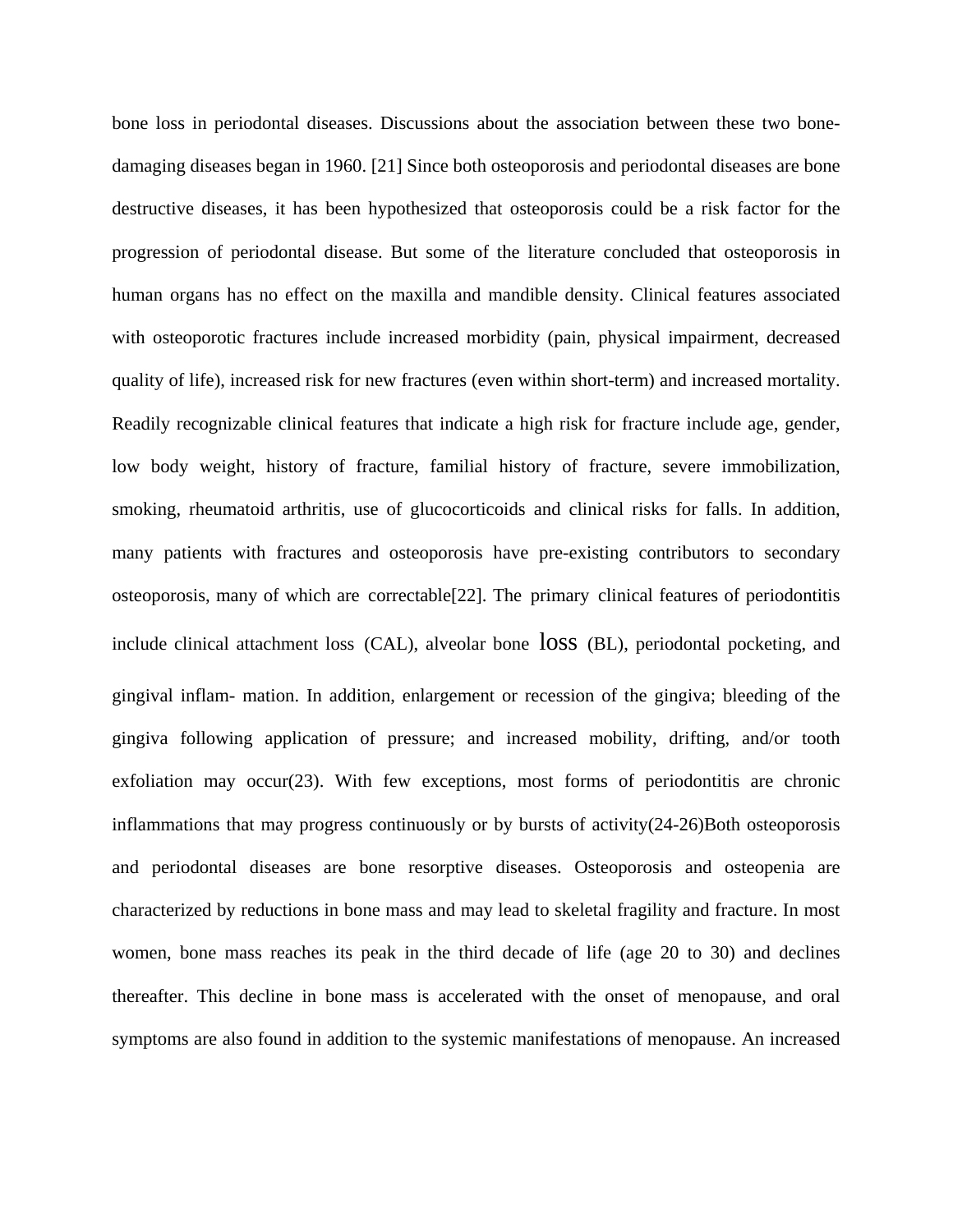incidence is observed of oral discomfort, including pain, a burning sensation, dryness, and altered taste perception, as well as a debated rise in the prevalence of periodontal disease.

### **DISCUSSION**

Basically, interpretation of results from these studies is complicated by the variety of methods used to assess osteoporosis and periodontitis, as well as varying definitions of outcomes of interest. If osteoporosis is a predisposing factor for periodontal tissue destruction, then arelationship should exist between measures of systemic bone mineral density and periodontal tissue destruction.However, previous studies have failed to establish a strong relationship. Possible explanations for this could be lack of precise methods for assessment of bone density and confounding of the result by other factors such as age, gender, smoking, remaining nature teeth, hor-mone intake, exercise of jaw bone, and most importantly the host susceptibility to dental plaque and oral hygiene status. Moreover, the cross-sectional studies have their own limitations, since little information is available about the pattern of disease progression during the short period of the study, nevertheless, most osteoporosis and periodontal disease progress in a chronic pattern.

Although findings of these studies regarding the association between osteoporosis and periodontal disease are still controversial, with Increases in the number of aged patients in Taiwan society, the dialogue among medical and dental professional in this field provides a unique viewpoint in achieving and maintaining patients'optimal health. Clearer understanding of this relation-ship may aid health care providers in their efforts to detect and prevent osteoporosis and periodontal disease.(27).

#### **POTENTIAL MECHANISM OF ASSOCIATION**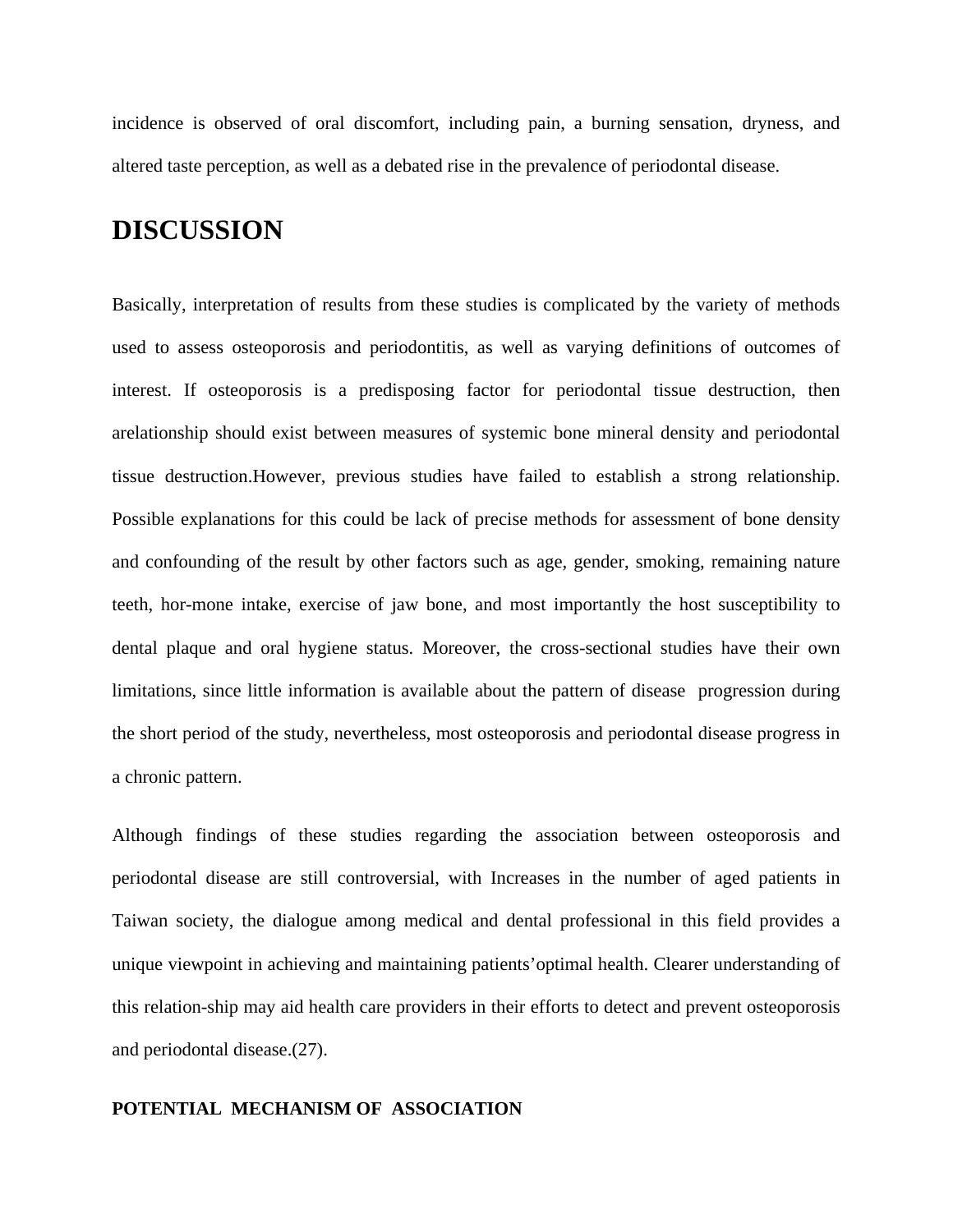Several potential mechanisms Mechanism by which osteoporosis or systemic bone loss may be associated with periodontal attachment loss, loss of alveolar bone height and tooth loss have been proposed(28)

1) Low bone density in the oral bone associated with low systemic bone: This low bone density or loss of bone density may lead to more rapid resorption of alveolar bone following insult by periodontal bacteria.

2) Modification of local tissue response to periodontal infections due to systemic factors affecting the bone remodeling: Persons with systemic bone loss are known to have increased systemic production of cytokines (IL 1 and 6) that may have effect on the bone throughout the body including bone of oral cavity . Periodontal infections have been shown to increase local cytokine production that in turn increases local osteoclasts activity resulting in increased bone resorption.

3) Genetic factors that predispose a person to systemic bone loss: These also influence or predispose an individual to periodontal destruction.

4) Environmental factors such as cigarette smoking and sub optimal calcium intake, among others, may put individuals at risk for development of both osteopenia and periodontal disease.

However, most of the studies consider low systemic bone density as the primary factor for the rapid resorption of alveolar bone.

Studies have attempted to define the relationship between osteoporosis and periodontitis. Most studies support a positive association between these common diseases and inspite of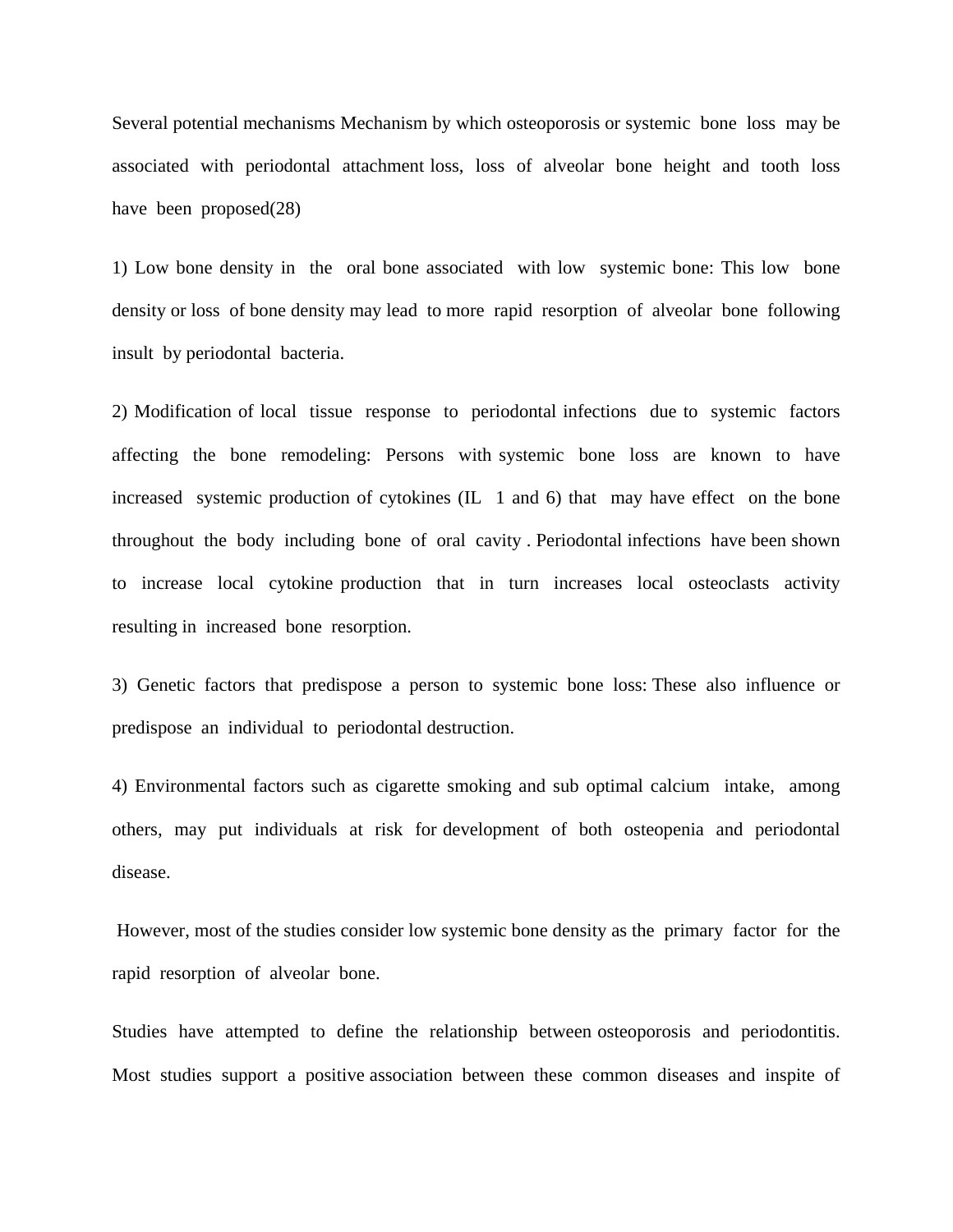the various limitations, recent investigations have been designed to provide more specific information.

Groen etal (1968)(29) assessed the relationship between osteoporosis or low bone density and clinical attachment levels. Toothlessness and severe periodontal disease were found among 38 patients, aged 43 to 73, who exhibited clinical and radiographic signs of advanced osteoporosis.

Philips and Ashley (1973)(30) found that bone density assessed by the metacarpal index (MI) was associated with mesial probing depth (Russell' s periodontal index) and was significantly associated when limiting the assessment to posterior teeth, in 113 females, aged 30-40 years.

Ward and Manson (1973)(31) were able to find an association between the periodontal disease index and alveo1ar bone loss, but no relation between metacarpal index and periodontal index was found.

Elders et al (1992)(32)assessed the association between alveolar boneheight and, spinal BMD and Metacarpal Cortical Thickness (MCT) in 286 women, aged 46-55 years, 21% of whom were edentulous. The dentate subjects, mean alveolar bone height was significantly

correlated with spinal BMD, MCT, age and years since menopause. However, lumbar BMD and MCT were not found to significantly correlated with alveolar bone height. The fact that no association was detected, may be due to the selection of subjects, given their relatively young age (46-55 years) when prevalence of osteoporosis may be low , limiting the association that may be observed.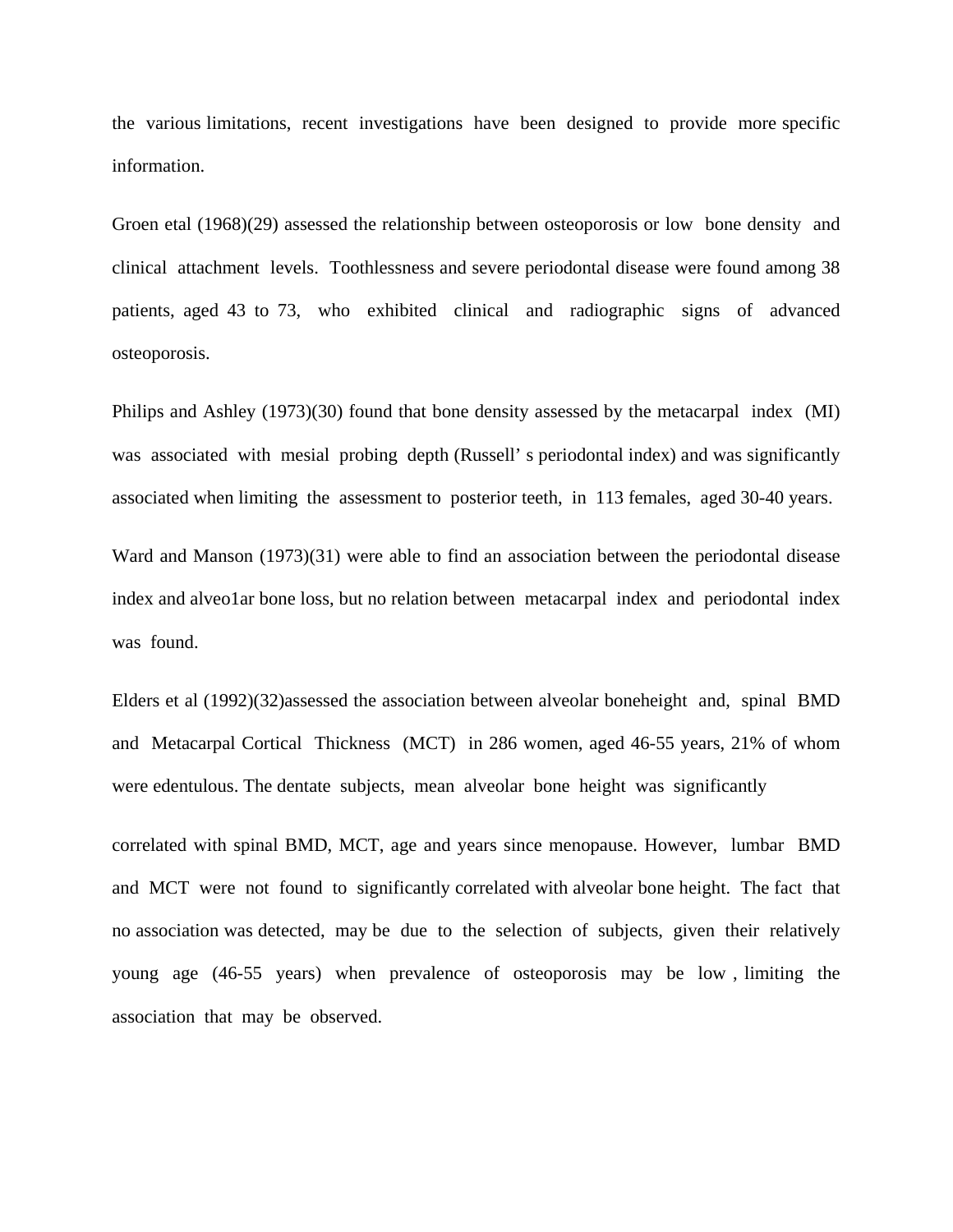Ward and Manson (1973)(31,32) were unable to show a significant relationship between alveolar bone loss and bone density of hand using metacarpal bone index. However, rapidity (a measure of alveolar bone loss divided by age) was found to be associated with metacarpal bone index in females but not males, potentially suggesting some role of osteoporosis in loss of oral bone by gender and with ageing.

In a cross sectional study of mandibular bone density by Kribs P .J 1990(33), in osteoporotic women, tooth loss and edentulism were found to be significantly more common in osteoporotic group. On average, osteoporotic women had lost 6.9 mandibular teeth compared to 4.5 teeth in women with normal bone density .

Taguchi et al (1995)(34) have studied the relation between tooth loss and oral bone density , the first study included 269 subjects, 99 men and 170 women aged, 3-88 years. No relationship was seen between mandibular cortical width and tooth loss in males, however, in female subjects, a decrease in mandibular cortical bone width was positively correlated with tooth loss. The association was most apparent in women past their 7th decade of life

.In a cross sectional study of 64 women aged, 50-70 years, tooth loss was found to be highly correlated with prevalence of spinal fracture. Alater study reported a positive relationship between loss of posterior teeth and alveolar and spinal bone density , however, no association was found between number of anterior teeth and density of the spine or oral cavity .

#### LITERATURE REVIEW

The clinical importance of systemic bone loss as a risk factor to alveolar bone loss and tooth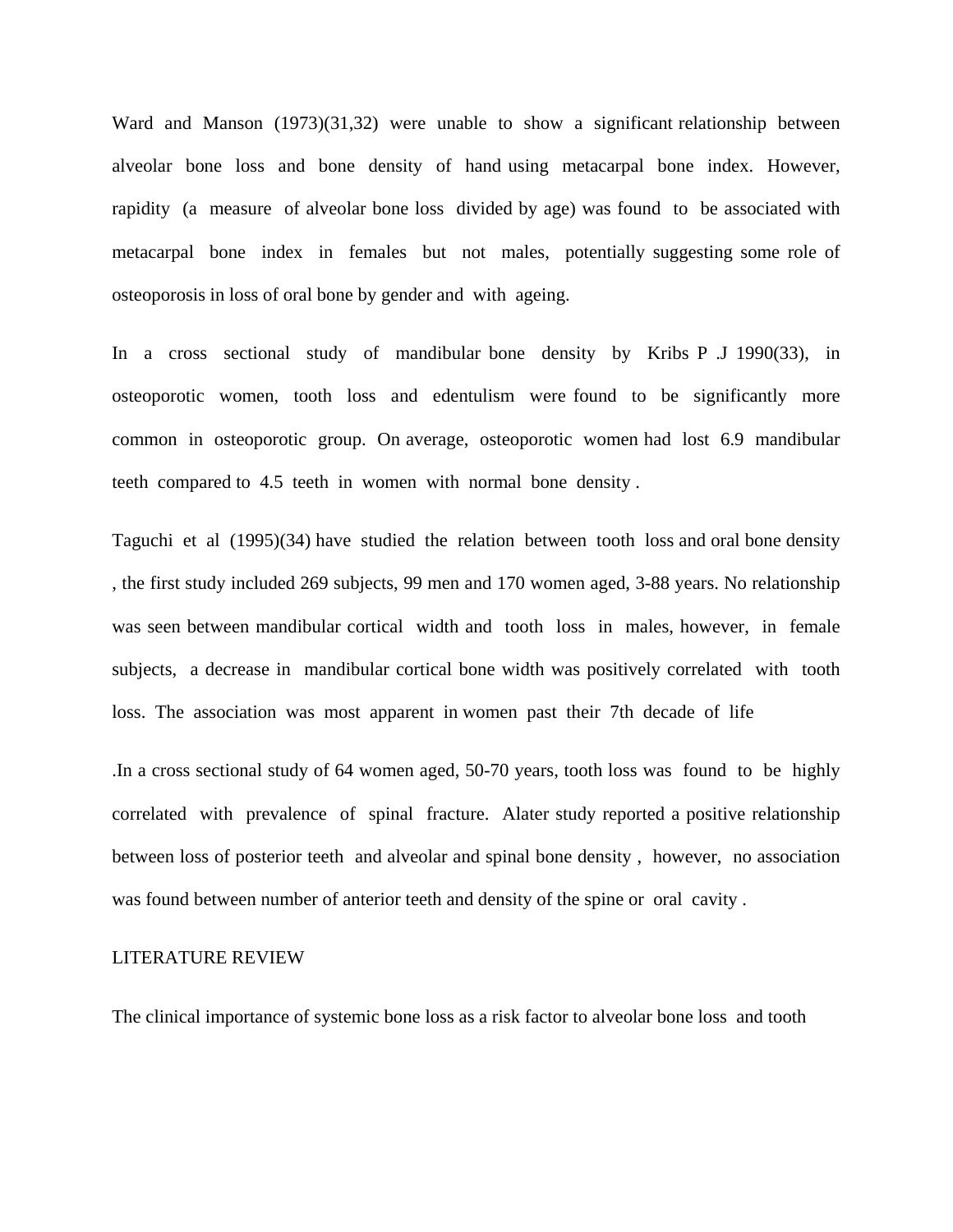loss requires to be studied extensively. Mor e-over, osteoporosis and periodontal diseases could be related because they share common etiological agents, which could affect or mod-ulate their natural history and should be looked into [35].The following section will re-view 17 Studies on the association between periodontal disease and osteoporosis.

Kribbs et al. [36] were the first to address the association between periodontal disease and

osteoporosis. They compared the mandibular bone mass of 85 osteoporotic women and 27 normal women and reported the osteoporotic group had less mandibular bone mass and den-sity and a thinner cortex at the gonion than the normal group. No differences in clinical peri-odontal measurements were found between osteoporotic and normal groups [Odds ratio (OR): 2.7 (95% CI: 1.1-6.5)]. Von Wowern et al. [37] measured mandibular bone mineral content by dual photon absorptiometry in 52 women with a history of osteoporotic fracture and concluded that osteoporotic subjects did not have less bone mineral content in their jaw bones [OR: 1.00 (95% CI: 0.98-1.02)].Jacobs et al. [38] designed a longitudinal study which assessed lumbar spine BMD of 69 women re-ceiving hormone replacement therapy, up to5 years with dual photon absorptiometry of the lumbar spine.

After 5 years, a positive effect of estrogen re-placement therapy on the bone mass of the mandible and the lumbar spine was observed and they suggested that mandibular bone mass correlated with bone mass in the spine and the wrist. No OR was calculated.

Streckfus et al. [39] designed a quantitative factor for measurement on vertical dimension and hand radiographs in 28 healthy women aged and 23 women with periodontitis. Based on the results, they concluded that postmeno-pausal women on estrogen therapy had more alveolar bone loss (ABL), more missing teeth, and reduced alveolar and second metacarpal bone density than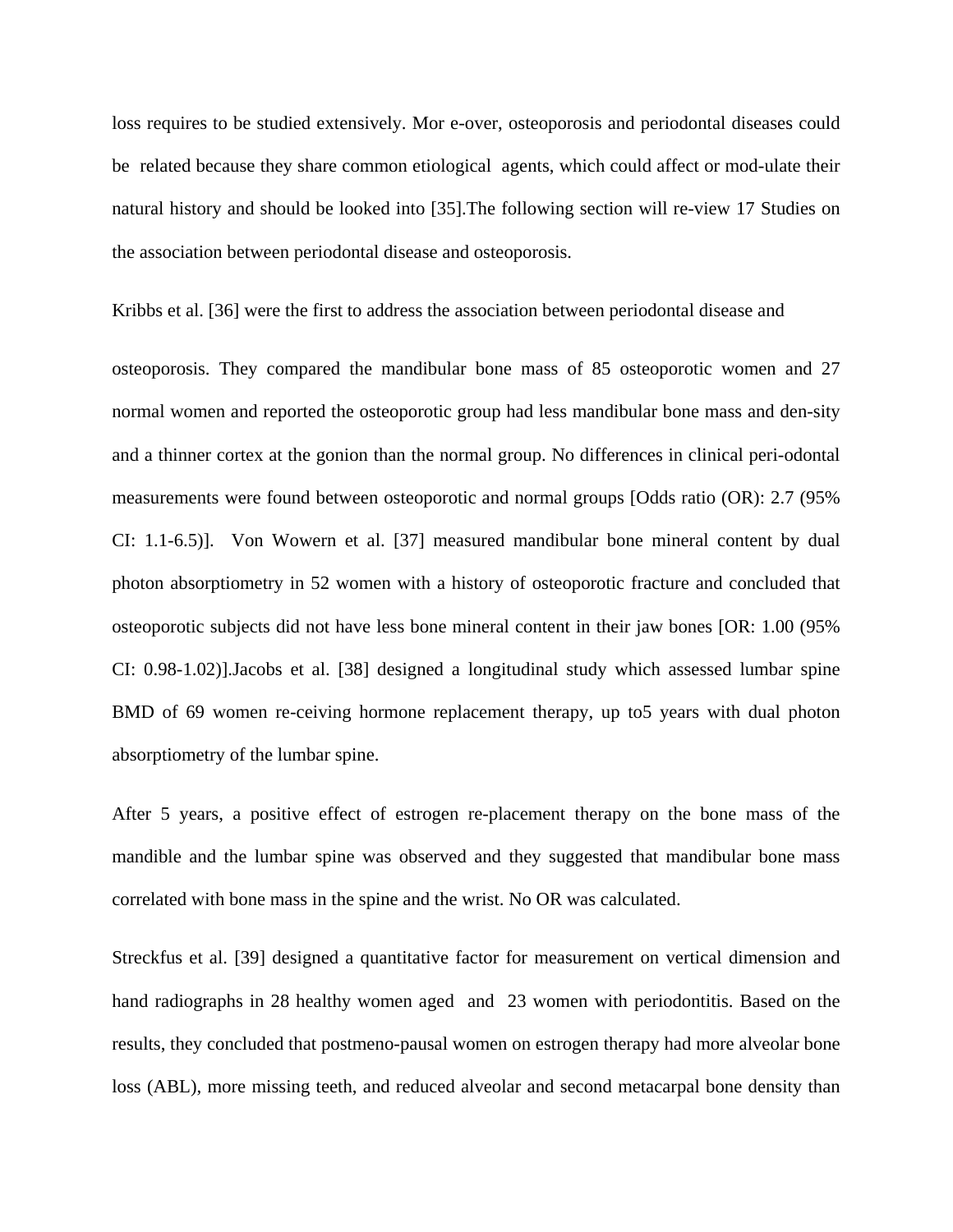premenopausal women [OR: 2.47 (95% CI: 1.23-6.12)]. Southard et al. [40] used quantitative intraoral radiography and systemic bone densities determined by dual-energy X-ray absorptiometry (DXA) in 61 Caucasian women. They found significant cor-relation between the density of maxillary and mandibular alveolar process, lumbar spine, hip and radius in healthy women [OR: 5.3 (95% CI: 2.5-11.3)]. Shrout et al. [41] selected 65 postmenopausal women who had no or only mild periodontal disease (no probing depths  $> 5$  mm) and compared the complexity of the trabecular pattern of their digital bitewings with the lumbar spine and femoral BMD. They found weak relation between the complexity of the trabecular pattern of lumbar spine and fe-moral BMD [OR: 1.16 (95% CI: 0.90-1.49)]

.Leffcoat et al. [42] in a preliminary report of the study of the Women's Health Initiative, evaluated 158 postmenopausal women. The women's hipbone mineral density was con-firmed by DXA and the mandibular bone den-sity was measured by quantitative digital radi-ography. After data adjustment, a significant correlation was found between mandibular basal bone and hipbone mineral density (OR: 5.23). Elders et al. [43] compared the clinical parameters of periodontitis and alveolar boneheight with BMD of the lumbar and metacar-pal bone. No statistically significant differenc-es were observed in gingival bleeding, probing pocket depths, gingival recession and marginal bone level of the subjects with low BMD compared to subjects with high BMD [OR: 1.46 (95% CI: 0.97-2.21)].

Hildebolt et al. [44] designed a study to an-swer the question," is clinical attachment loss related to BMD?". They assessed BMD of 135 postmenopausal women aged 41-70 years, with no moderate to severe periodontitis and reported that attachment loss was correlated with tooth loss, but not with BMD [OR: 1.4 (95% CI: 0.6-3.1)]).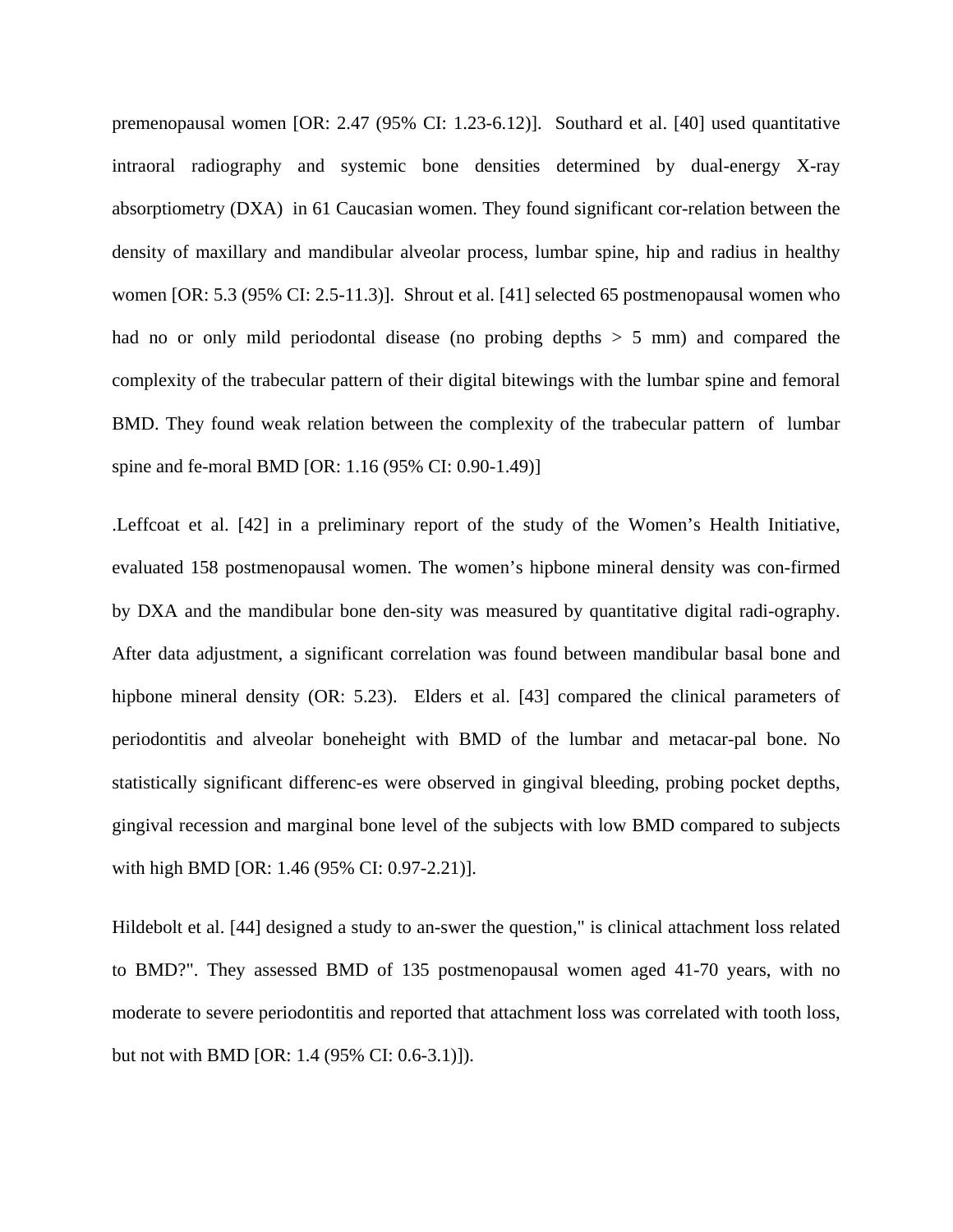When Weyant et al. [45] compared the number of attachment loss sites with systemic BMD in 292 women, no statistically significant asso-ciation was found between periodontal disease and systemic BMD [OR: 1.56 (95% CI: 0.98-2.02)]. Lundstrom et al. [46] compared 15 women with osteoporosis to 41 subjects with normal BMD. No statistically significant dif-ferences were found in gingival bleeding, probing pocket depths, gingival recession, or the marginal bone level between the women with osteoporosis and the women with normal BMD [OR: 1.3 (95% CI:  $0.98 - 1.02$ ]

Von Wowern et al. [47] assessed 112 women with osteoporotic fractures and found greater amounts of loss of attachment in osteoporotic women with a mean age of 68 [OR: 2.7 (95% CI:  $1.1-6.5$ ].

Tezal et al. [48], in a study assessed 70 post-menopausal Caucasian women's skeletal sys-temic BMD by DXA and reported that the mean alveolar bone level significantly corre-lated with systemic BMD and a correlation between clinical attachment levels and BMD was found (OR: 2.89).

Payne [49] evaluated 58 menopause periodon-tal patients which were in maintenance pro-gram. Forty-one of the patients had normal BMD and 17 women were osteoporotic. They reported greater alveolar bone loss, crestal and 260subcrestal density loss in the osteoporotic and estrogen-deficient women [OR: 1.73 (95% CI: 1.23-2.43)]. Reinhardt et al. [50] assessed bleeding on probing and clinical attachment levels in 59 women with periodontitis and 16 nonperiodontitis women, all within 5 years of menopause and reported osteoporotic peri-odontitis patients with estrogen deficiency had more bleeding on probing and clinical attach-ment levels (OR: 1.68). Taguchi et al. [51] evaluated 64 women between the ages of 50 and 70 years.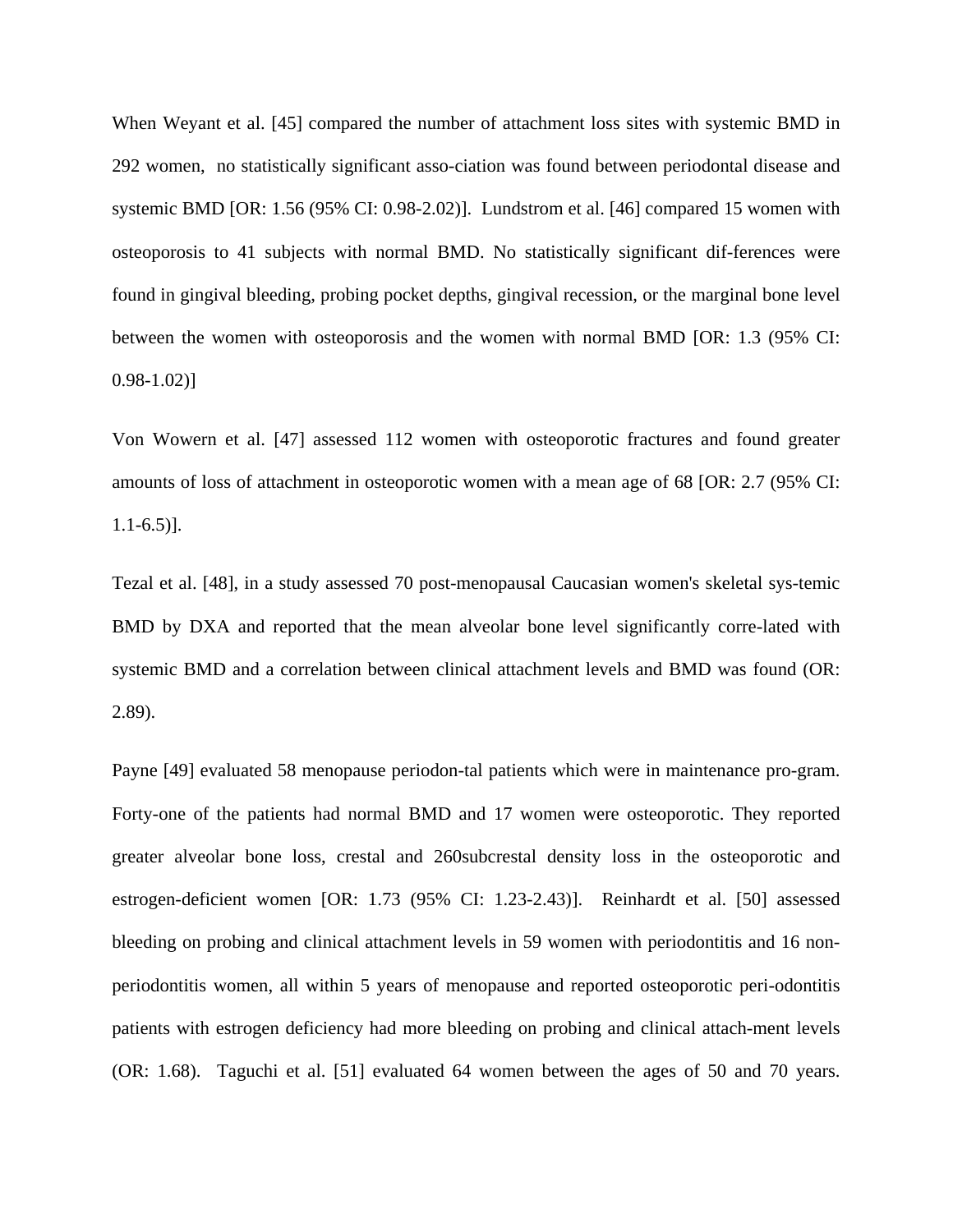Osteoporotic signs consisted of thoracic spine fracture and periodontal disease signs were the number of teeth present, man-dibular cortical width and alveolar bone re-sorption. According to thes study results, they concluded that the mean alveolar bone level significantly correlated with systemic BMD (OR: 2.10).

Grodstein et al. [52] examined the risk of tooth loss in relation to hormone use in a prospective study of 42,171 post-menopausal women and reported the risk of tooth loss was lower in women who currently used hormones [OR: 1.35 (95% CI: 1.14-1.59)].

According to the above validation criteria, the level of evidence of the articles we reviewed regarding the association of periodontal dis-ease and osteoporosis resulted in 3 prospective and 14 cross-sectional studies, is placed in the Clinically Well Documented (CWD) category.

### **REFERENCES**

1. Kanis JA, Melton LJ 3rd, Christiansen C, JohnstonCC, Khaltaev N. The diagnosis of osteoporosis. J Bone Miner Res. 1994 Aug;9(8):1137-41.

2. Lane NE. Epidemiology, etiology, and diagnosis of osteoporosis. Am J Obstet Gynecol. 2006 Feb;194(2 Suppl):S3-11.

3. Grinspoon S, Thomas E, Pitts S, Gross E, Mickley D, Miller K et al. Prevalence and predictive factors for regional osteopenia in women with anorexia nervosa. J Ann Intern Med. 2000 Nov;133(10):790-4.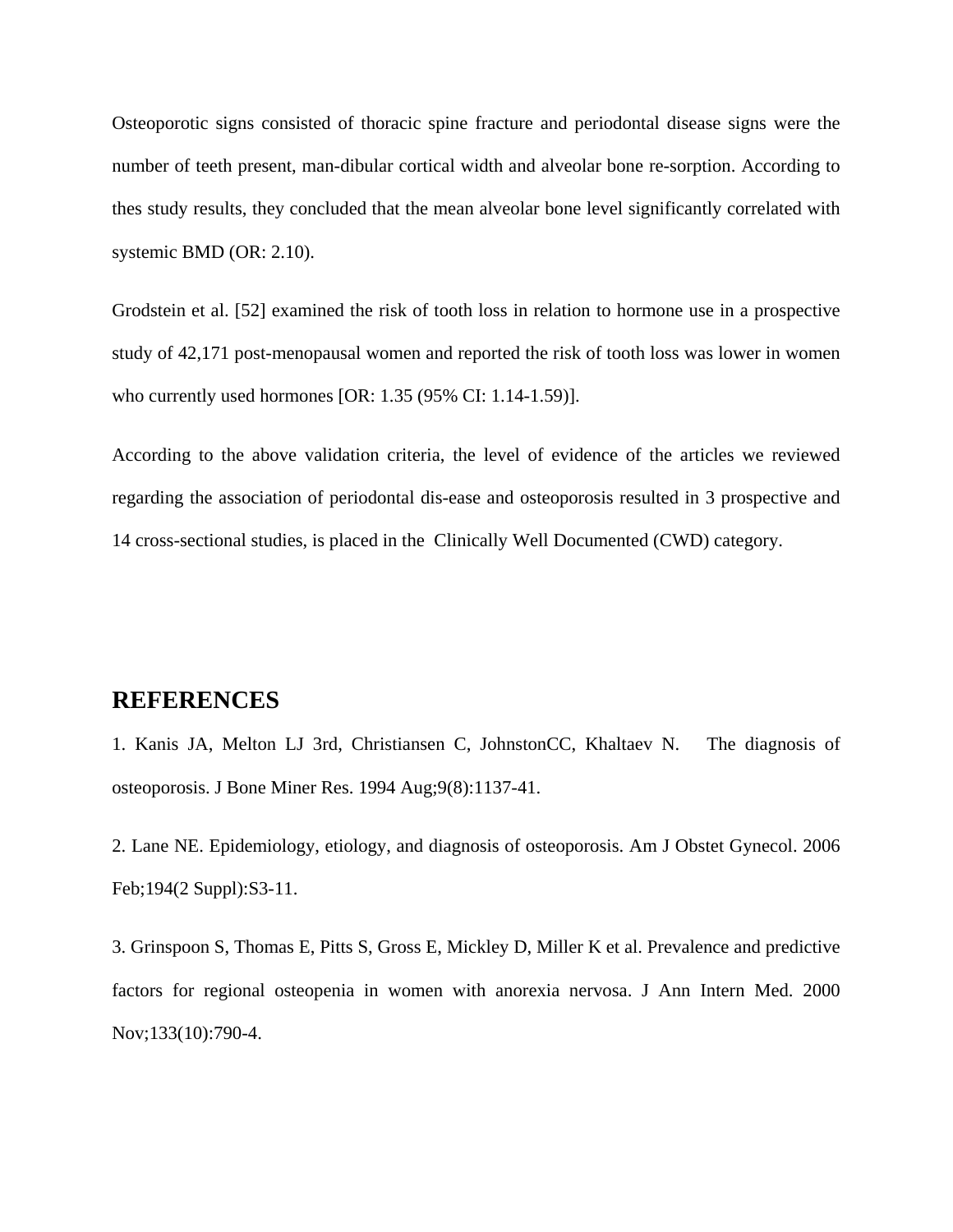4. Takedachi M, Murakami S. [Present status of periodontal regeneration - FGF-2 and Teriparatide]. Clin Calcium. 2012 Jan;22(1):99104

5. Erdoğan O, Shafer DM, Taxel P, Freilich MA. A review of the association between osteoporosis and alveolar ridge augmentation. Oral Surg Oral Med Oral Pathol Oral Radiol Endod. 2007 Dec;104(6):738-44.

6.Dawson-Hughes B, Heaney RP, Holick MF, Lips P, Meunier PJ, Vieth R. Estimates of optimal vitamin D status. Osteoporosis Int. 2005 Jul;16(7):713-6.

7. Irfan UM, Dawson DV, Bissada NF. Epidemiology of periodontal disease: a review and clinical perspectives. J Int Acad Periodontol. 2001 Jan;3(1):14-21.

8. Michaud DS, Joshipura K, Giovannucci E, Fuchs CS. A prospective study of periodontal disease and pancreatic cancer in US male health professionals. J Natl Cancer Inst. 2007 Jan;99(2):171-5.

9. Papapanou PN. Periodontal diseases: epidemiology. Ann Nov;1(1):1-36. Periodontol. 1996.

#### 2005

10.Pihlstrom BL, Michalowicz BS, Johnson NW. Periodontal diseases. Lancet. Nov;366(9499):1809-20.

11.Genco RJ, Grossi SG, Ho A, Nishimura F, Murayama Y. A proposed model linking inflammation to obesity, diabetes, and periodontal infections. J Periodontol. 2005 Nov;76(11Suppl):2075-84.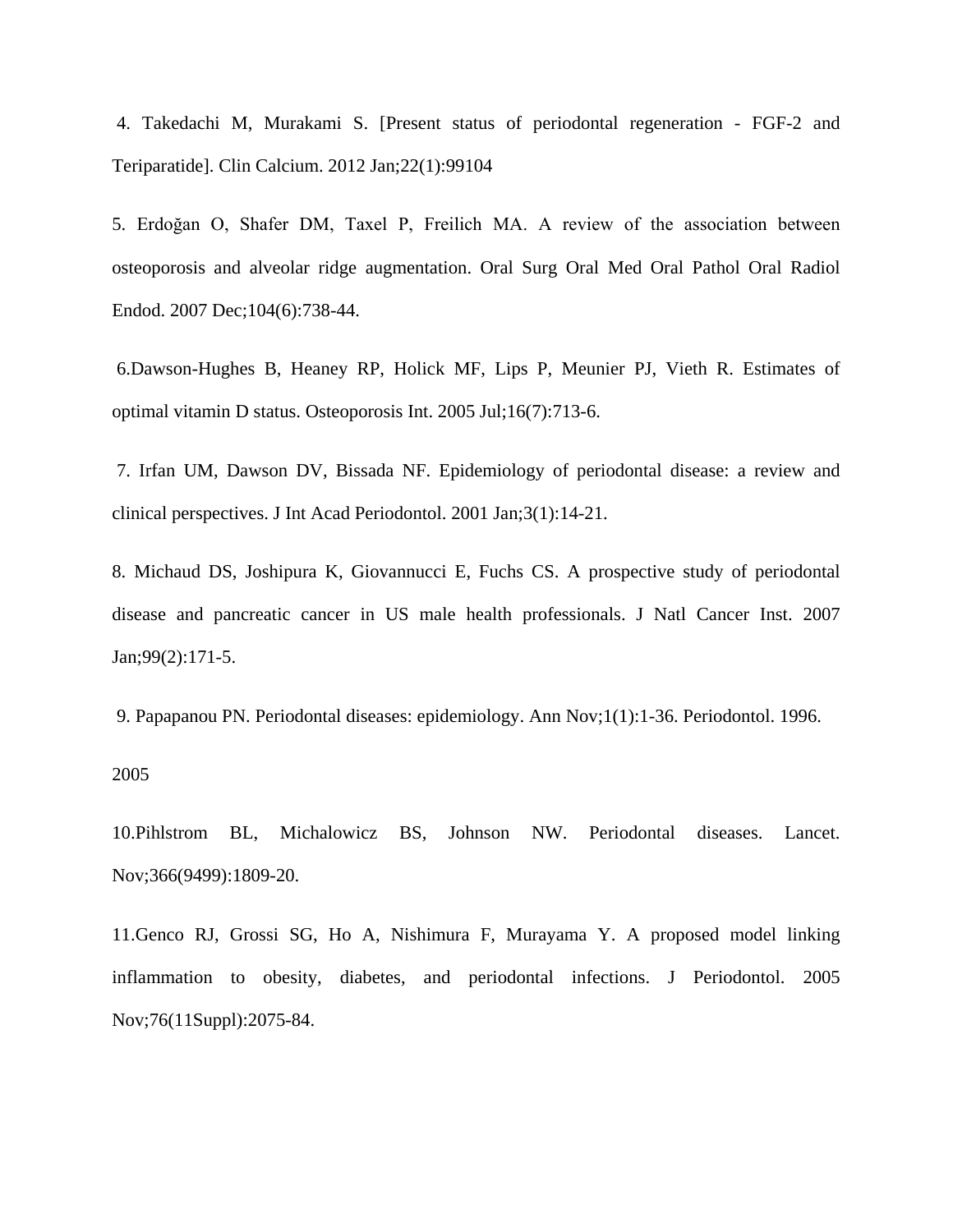12. Heck KE, Parker JD. Family structure, socioeconomic status, and access to health care for children. Health Serv Res. 2002 Feb;37(1):173-86.

13. Wactawski-Wende J. Periodontal diseases and osteoporosis: association and mechanisms. Ann Periodontol .2001 Dec;6(1):197-208.

14.Saygun I, Kubar A, Ozdemir A, Slots J. Periodontitis lesions are a source of salivary cytomegalovirus and Epstein-Barr virus. J Periodontal Res. 2005 Apr;40(2):187-91.

15. Teng YT, Taylor GW, Scannapieco F, Kinane DF, Curtis M, Beck JD. Periodontal health and systemic disorders. J Can Dent Assoc. 2002;68:188-92.

16. Scannapieco FA, Ho AW. Potential associations between chronic respiratory disease and periodontal disease: analysis of National Health and Nutrition Examination Survey III. J Periodontol .2001 Jan;72(1):50-6.

17. Moutsopoulos NM, Madianos PN. Low grade inflammation in chronic infectious diseases: paradigm of periodontal infections. Ann N Y Acad Sci. 2006 Nov;1088:251-64.

18. Haraszthy VI, Zambon JJ, Trevisan M, Zeid M, Genco RJ. Identification of periodontal pathogens in atheromatous plaques. J Periodontol. 2000 Oct;71(10):1554-60.

19. Southerland JH, Taylor GW, Moss K, Beck JD, Offenbacher S. Commonality in chronic inflammatory diseases: periodontitis, diabetes, and coronary artery disease. Periodontol 2000. 2006; 40:130-43.

20. Teng YT, Taylor GW, Scannapieco F, Kinane DF, Curtis M, Beck JD et al. Periodontal health and systemic disorders. J Can Dent Assoc. 2002 Mar;68(3):188-92.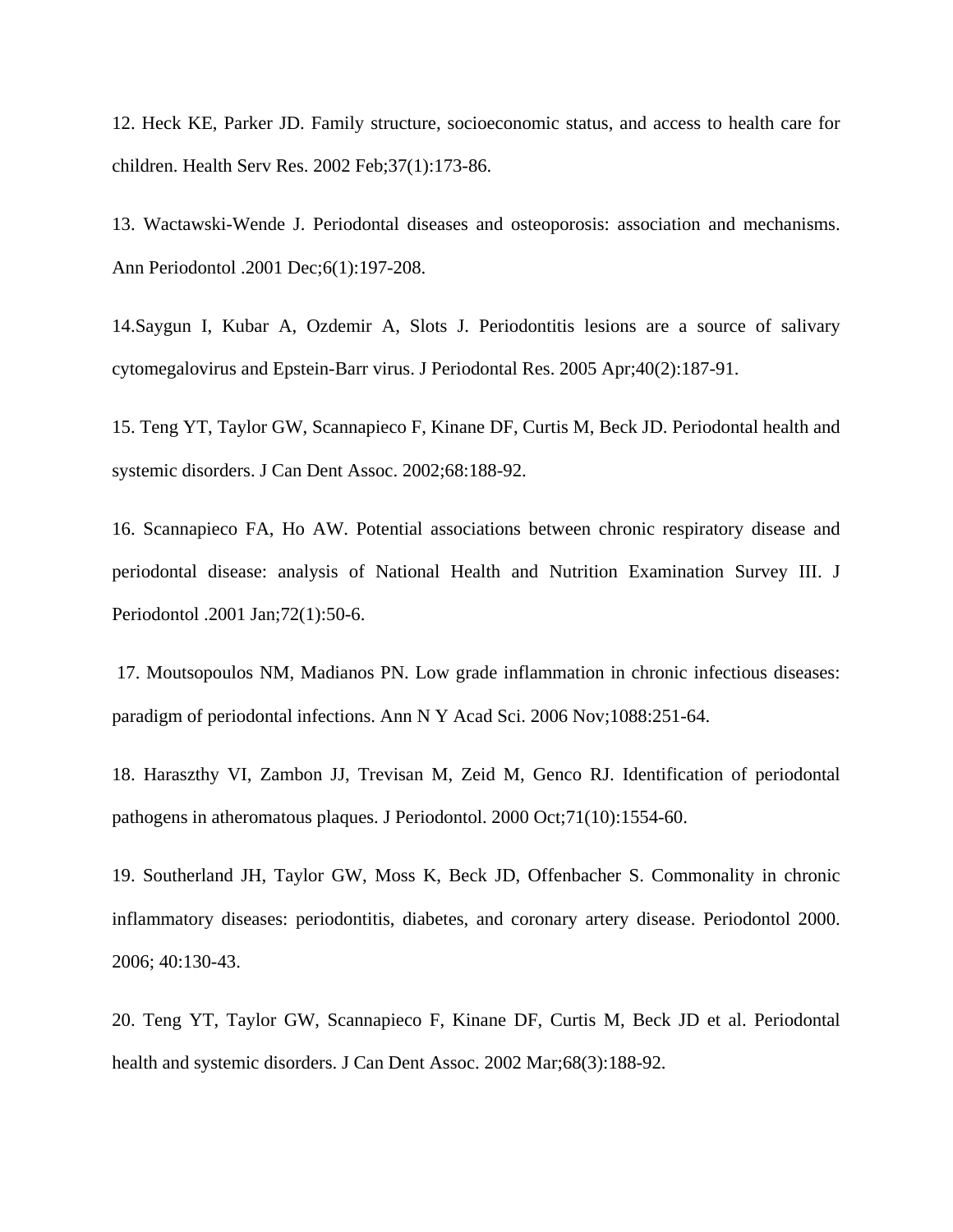21. JagelavičienėE, Kubilius R. The relationship between general osteoporosis of the organism and periodontal diseases. Medicina (Kaunas). 2006;42(8):613-8.

22. Minerva Med. 2008 Apr;99(2):167-75

23. Page RC, Schroeder HE. Pathogenesis of inflammatory periodontal disease. A summary of current work. Lab Invest 1976;33:235-249.

24. Löe H, Anerud A, Boysen H, Morrison E. Natural history of periodontal disease in man. Rapid, moderate and no loss of attachment in Sri Lankan laborers 14 to 16 years of age. J Clin Periodontol 1986;13:431-440.

25. Socransky SS, Haffajee AD, Goodson JM, Lindhe J. New concepts of destructive periodontal disease. J Clin Periodontol 1984;11:21-32.

26. Jeffcoat MK, Reddy MS. Progression of probing attachment loss in adult periodontitis. J Periodontol 1991; 62:185-189.26-JChinMedAssoc 2004;67:387-388

27. Shen EC, Gau CH, Hsieh YD, Chang CY, Fu E. Periodontal status in post-menopausal Osteoporosis: A preliminary clini-cal study in Taiwanese women.J Chin Med Assoc2004;67:389-93.388

28. Jean Wactawski Wende; Periodontal diseases and Osteoporosis; Association and mechanisms. Ann Periodontol 2001; 6; 197-208.

29. Groen JJ, Menczel J, Shapiro S; Chronic destructive periodontal disease in patients with presenile osteoporosis. Journal of periodontal 1968;39;19-23.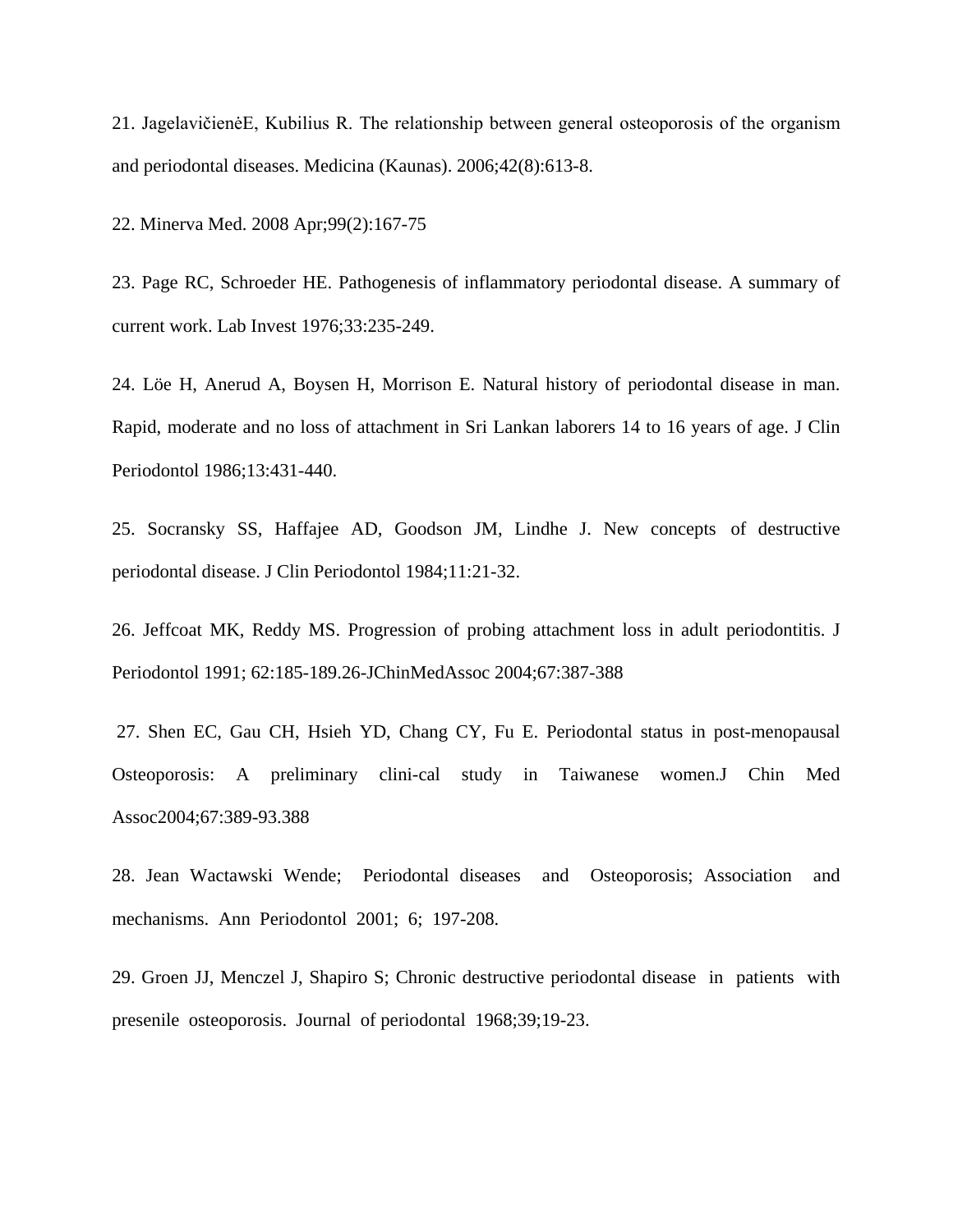30. Phillips and Ashley FP . A relationship between periodontal disease and metacarpal bone index. Br Dent J 1973; 134; 237-239.

31. Ward VJ and Manson JD. Alveolar bone loss in periodontal disease and metacarpal index. J. Periodontol 1973; 44; 763-769.

32. Elders PJM, Habets LLMH, Netelenbos JC, van der Lindhe L WJ. A relation between periodontitis and systemic bone mass in women between 46 and 55 years of age. J. Clin Periodontol 1992; 19; 492- 496.

33. Kribbs PJ. Comparison of mandibular bone in normal and osteoporotic women. J. Prosthet Dent 1990; 63; 218-222

34.T aguchi A, Tanimoto K, Suie, Wada T; Tooth loss mandibular & osteopenia. Oral Surg, Oral Med Oral Pathol Oral Radiol Endod 1995;79;127-132.

35. Takedachi M, Murakami S. [Present status of periodontal regeneration - FGF-2 and Teriparatide]. Clin Calcium. 2012 Jan;22(1):99-104.

36.Kribbs PJ. Comparison of mandibular bone in normal and osteoporotic women. J Prosthet Dent. 1990 Feb;63(2):218-22.

37.von Wowern N, Klausen B, Kollerup G. Osteoporosis and periodontal disease. J Peri-odontol. 1994 Dec:66(12);1134-8.

38. Jacobs R, Ghyselen J, Koninckx P, van Steenberghe D. Long-term bone mass evalua-tion of mandible and lumbar spine in a group of women receiving hormone replacement therapy. Eur J Oral Sci. 1996 Feb;104(1):10-6.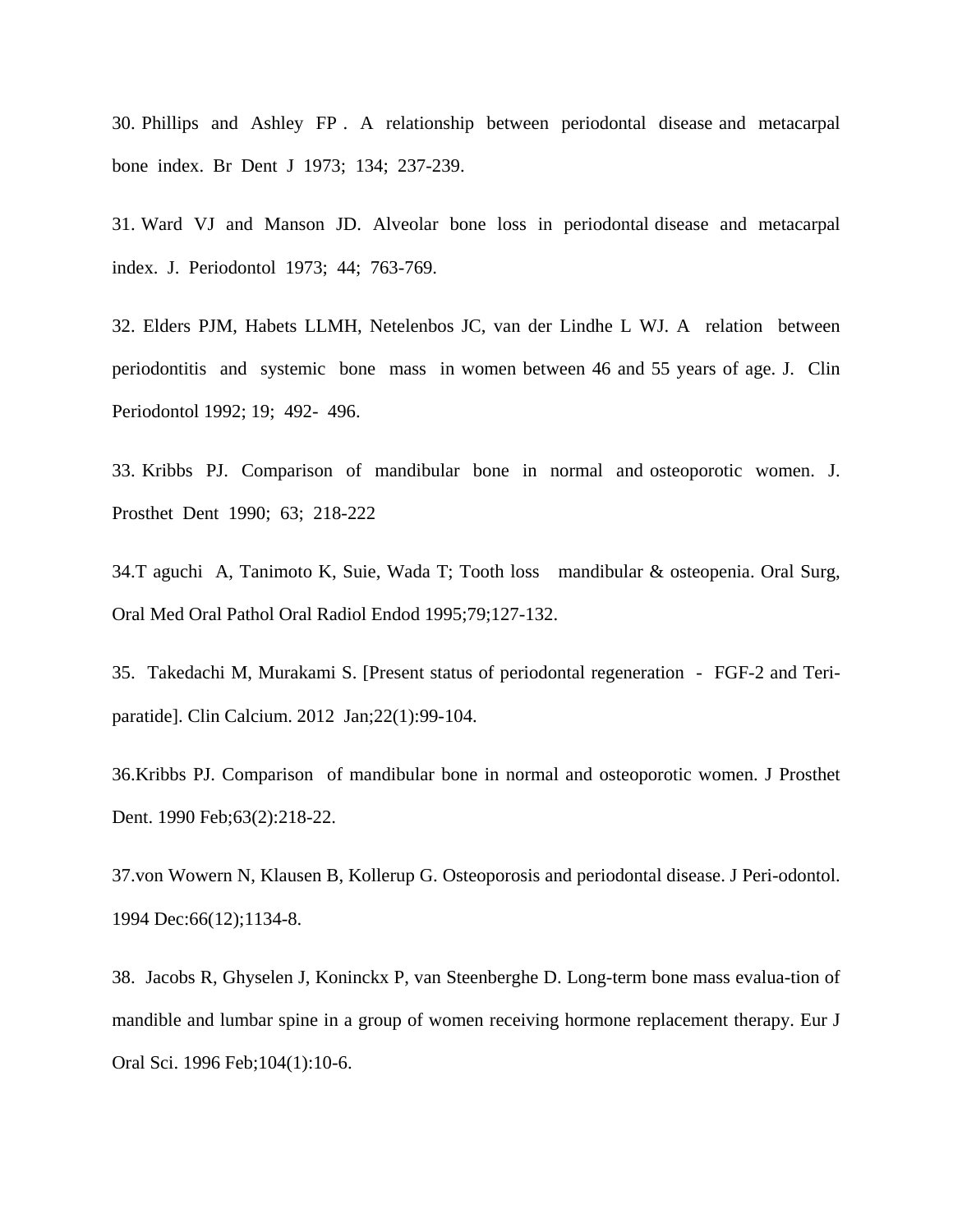39. Streckfus CF, Johnson RB, Nick T, Tsao A, Tucci M. Comparison of alveolar bone loss, alveolar bone density and second metacarpal bone density, salivary and gingival crevicular fluid interleukin-6 concentrations in healthy premenopausal and postmenopausal women on estrogen therapy. J Gerontol A Biol Sci Med Sci. 1997 Nov;52(6):343-51.

40. Southard KA, Southard TE, Schlechte JA, Meis PA. The relationship between the density of the alveolar processes and that of post-cranial bone. J Dent Res. 2000 Apr;79(4):964-9.

41. Shrout MK, Hildebolt CF, Potter BJ, Brunsden TK, Pilgram TK, Dotson M et al. Comparison of morphological measurementsextracted from digitized dental radiographs with lumbar and femoral bone mineral density measurements in postmenopausal women. J Periodontol. 2000 Mar;71(3):335-40.

42. Jeffcoat MK, Lewis CE, Reddy MS, Wang CY, Redford M. Post-menopausal bone loss and its relationship to oral bone loss. Periodon-tol 2000. 2000 Jun;23:94-102.

43. Elders PJ, Habets LL, Netelenbos JC, van der Linden LW, van der Stelt PF. The relation between periodontitis and systemic bone mass in women between 46 and 55 years of age. J Clin Periodontol. 1992 Aug;19(7):492-6.

44. Hildebolt CF, Pilgram TK, Dotson M, Yo-koyama-Crothers N, Muckerman J. Attach-ment loss with post-menopausal age and smoking. J Periodontal Res. 1997 Oct;32(7):619-25.

45. Weyant RJ, Pearlstein ME, Churak AP, Forrest K, Famili P, Cauley JA. The associa-tion between osteopenia and periodontal at-tachment loss in older women. J Periodontol. 1999 Sep;70(9):982-91.